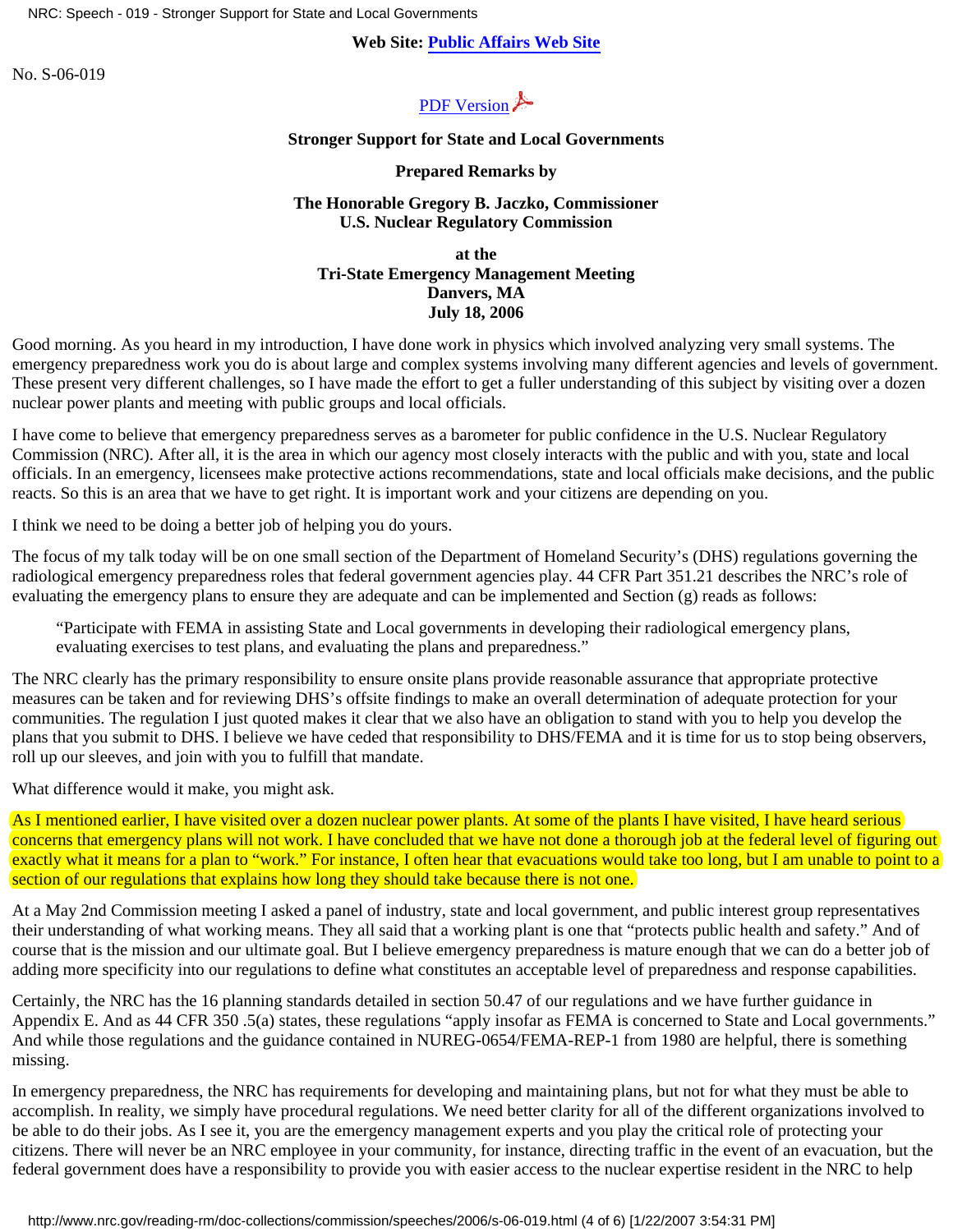NRC: Speech - 019 - Stronger Support for State and Local Governments

you do your jobs in the event of a radiological emergency.

Before I continue, I want to issue my standard disclaimer: the NRC is run by a Commission of five people. I only get one vote. But here are some of the things I believe need to change to enable the federal government to better support state, local, and licensee radiological emergency preparedness efforts.

First, I propose the start of a new dialogue on this issue. I would like for us to discuss ways to develop a set of attainable radiological emergency preparedness goals and then design steps to measure how well they can actually be met. I believe the best way to do this is to embrace the development of a performance-based definition of reasonable assurance that can be implemented in a graded approach. Let me explain.

The agency has defined performance-based requirements as those that have a measurable or calculable outcome. In general, a performance-based regulatory approach focuses on results as the primary basis for regulatory decision-making. So let us have a discussion about what the standard should be, let us quantify the protection that emergency preparedness plans and procedures should result in, and let us codify them in regulations that are objective and measurable.

I do not know what these new performance-based regulations would look like. They may focus on an evacuation time standard, an amount of dose that should be prevented or a maximum dose that can be received. Because they would be performance-based, licensees and communities would have more flexibility to address their own challenges and develop their own unique solutions to meet the reasonable assurance definition.

I think this effort should also be implemented in a graded approach. We need to ensure that the same amount of protection is afforded to citizens around all nuclear power plants and to do that we need to apportion our resources and efforts based upon the size of the EPZ populations. Having the flexibility to tailor your efforts in such a fashion would be an improvement over the current system which does not adequately recognize that each plant and each community is different. Because the NRC and FEMA regulations are mostly one-size-fits all, they do not take into account one of the fundamental principles of emergency management that all disasters are local – that each community is unique and local emergency managers must have the flexibility to adopt individual solutions.

Wouldn't it be better if you had the flexibility to look at all the hazards your state faces and put the risk from a rural nuclear power plant with a small neighboring population in its proper context?

Making emergency preparedness regulations more performance-based and flexible should be really straightforward. Having this dialogue and moving our regulations in this direction will also make it more likely that we could successfully make dramatic changes to protective action recommendations, if we find that necessary in the future. I am thinking here, of course, about the Sandia evacuation and protective action recommendation studies that the NRC has funded over the past few years. The preliminary results of these studies show that in certain emergencies resulting in releases of radiological materials – such as short duration or "puff" releases and/or in communities with longer evacuation time estimates, it may be better for people to shelter in place rather than attempt to evacuate.

There is a widespread perception that radiological emergency preparedness is equivalent to evacuation. Because there is such a belief among many members of the public that evacuation is the best option for a radiological emergency, any discussion about sheltering is seen as an admission that emergency plans will not 'work' and rather than focusing on the best way to achieve our common goal of protecting the public, the dialogue ends abruptly and results in a loss of public confidence. By making clear the ultimate performance measures we strive to meet, we are more likely to be able to gain the support of the very people that we need to listen, believe, and follow instructions to shelter in place – if in fact that is the safest course of action for a given scenario.

Just the discussion of this type of proposal will be extremely valuable. Public participation in the debate will allow concerned citizens to have their views heard and considered, and it would provide them with additional information about the efforts undertaken every day by licensees, and state, local, and federal government personnel to keep them safe.

A performance-based regulatory structure would be more efficient and would free up resources that would allow the agency to take one additional step to strengthen public confidence and ensure adequate protection: performing periodic comprehensive evaluations of radiological emergency preparedness.

The NRC only issues a comprehensive affirmative finding that both onsite and offsite emergency plans are in place around a nuclear power plant, and that they can be implemented, at the time it grants an initial operating license. We do not perform periodic reviews of emergency planning around nuclear power plants for the purpose of making a new finding of a "reasonable assurance of adequate protection of the population."

The NRC and DHS do regularly assess the plans in place through exercises and reviews, but our agencies do not periodically *re*assess that initial reasonable assurance finding – even it was made decades ago – unless and until we find a serious deficiency in a biennial exercise.